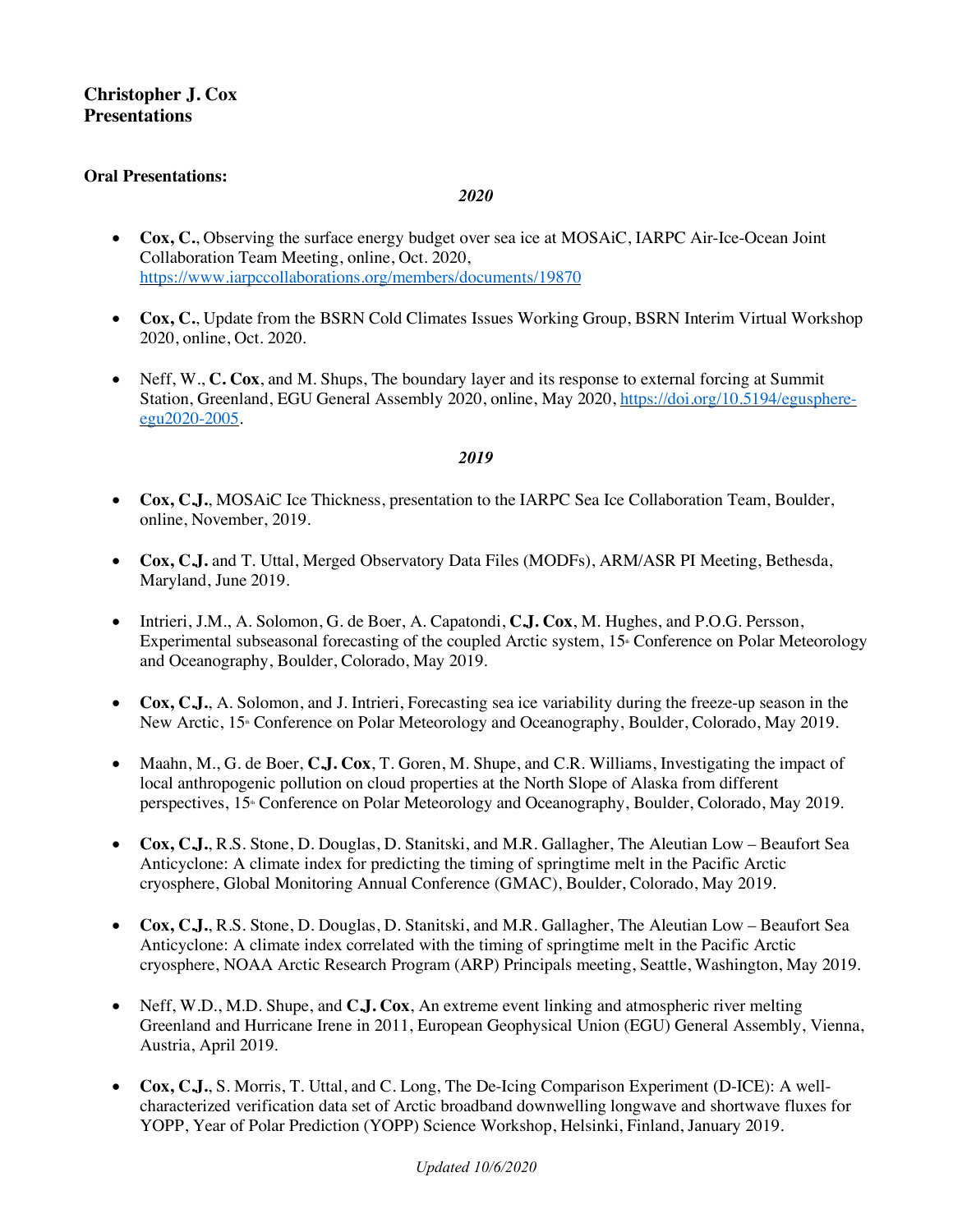- Shupe, M.D. (invited), P.O.G Persson, M.K.H. Tjernstrom, A. Solomon, and **C.J. Cox**, Observed cloudradiation processes and their impact on the Arctic surface, American Geophysical Union (AGU) Fall Meeting, Washington, DC, December 2018.
- Shupe, M.D. (invited keynote), O. Persson, M. Tjernstrom, A. Solomon, and **C. Cox**, Observed cloudradiation processes and their impact on the Arctic surface, (AC)3 Conference, Bremerhaven, Germany, November 2018.
- **Cox, C.J.**, R. Stone, D. Douglas, D. Stanitski, and M. Gallagher, The Aleutian Low Beaufort Sea Anticyclone: A new climate index for seasonal melt of the Pacific Arctic cryosphere, NOAA's  $43<sup>d</sup>$ Climate Diagnostics and Prediction Workshop, Santa Barbara, California, October 2018.
- Maahn, M., C. Acquistapace, G. de Boer, **C. Cox**, G. Feingold, T. Marke, M. Shupe, C. Wiedinmyer, and C.R. Williams, Investigating the impact of anthropogenic pollution on cloud properties derived from ground based remote sensors at the North Slope of Alaska, American Meteorological Society (AMS) 15<sup>th</sup> Conference on Cloud Physics, Vancouver, British Columbia, July 2018.
- **Cox, C.J.**, S. Morris, T. Uttal, and C. Long, The D-ICE Campaign for Ice Mitigation Study, BSRN Workshop and Science Meeting, Boulder, Colorado, July 2018.
- Solomon, A., A. Capatondi, J. Intrieri, O. Persson and **C. Cox**, Improving forecasts of air-ice-ocean interactions in the MIZ during autumn 2015, POLAR2018, Davos Switzerland, June 2018.
- Uttal, T., A. Makshtas, A. Grachev, T. Laurila, **C. Cox**, S. Morris, V. Kustov, E. Asmi, and J. Backman, Full system characterization of a summer to winter transition, POLAR2018, Davos Switzerland, June 2018.
- Shupe, M., N. Miller, **C. Cox**, and O. Persson, Atmosphere-surface energy budget process relationships over central Greenland, POLAR2018, Davos Switzerland, June 2018.
- Hayes, P.L., S. Tremblay, J.C. Picard, J.O. Bachelder, R. Chang, W.R. Leatitch, S. Sharma, F. Kolonjari, E. Lutsch, K. Strong, P. Fogal and C.J. Cox, Characterization of aerosol size distributions and optical properties in the Canadian High Arctic, CMOS 2018, Halifax, Nova Scotia, June 2018.
- Morris, S., **C.J. Cox**, C. Long, and The D-ICE Team, Winter 2017-2018 results from the De-Icing Comparison Experiment (D-ICE) at NOAA's Barrow Atmospheric Baseline Observatory, Utqiaġvik, Alaska, Global Monitoring Annual Conference (GMAC), Boulder, Colorado, May 2018.
- **Cox, C.J.**, R.S. Stone, D.C. Douglas, and D. Stanitski, The role of atmospheric circulation in the seasonal melt of snow and sea ice in the Pacific Arctic, Global Monitoring Annual Conference (GMAC), Boulder, Colorado, May 2018.
- Intrieri, J., A. Solomon, **C. Cox**, M. Hughes, O. Persson, A. Capatondi and G. de Boer, Experimental, coupled ice-ocean-atmosphere modeling & forecasting – NOAA ESRL PSD, NWS Alaska Region SOO/DOH Meeting, March 2018.
- **Cox, C.J.**, S.M. Morris, C.N. Long and the D-ICE Team, De-Icing Comparison Experiment (D-ICE), ARM/ASR PI Meeting, Tysons, Virginia. March 2018.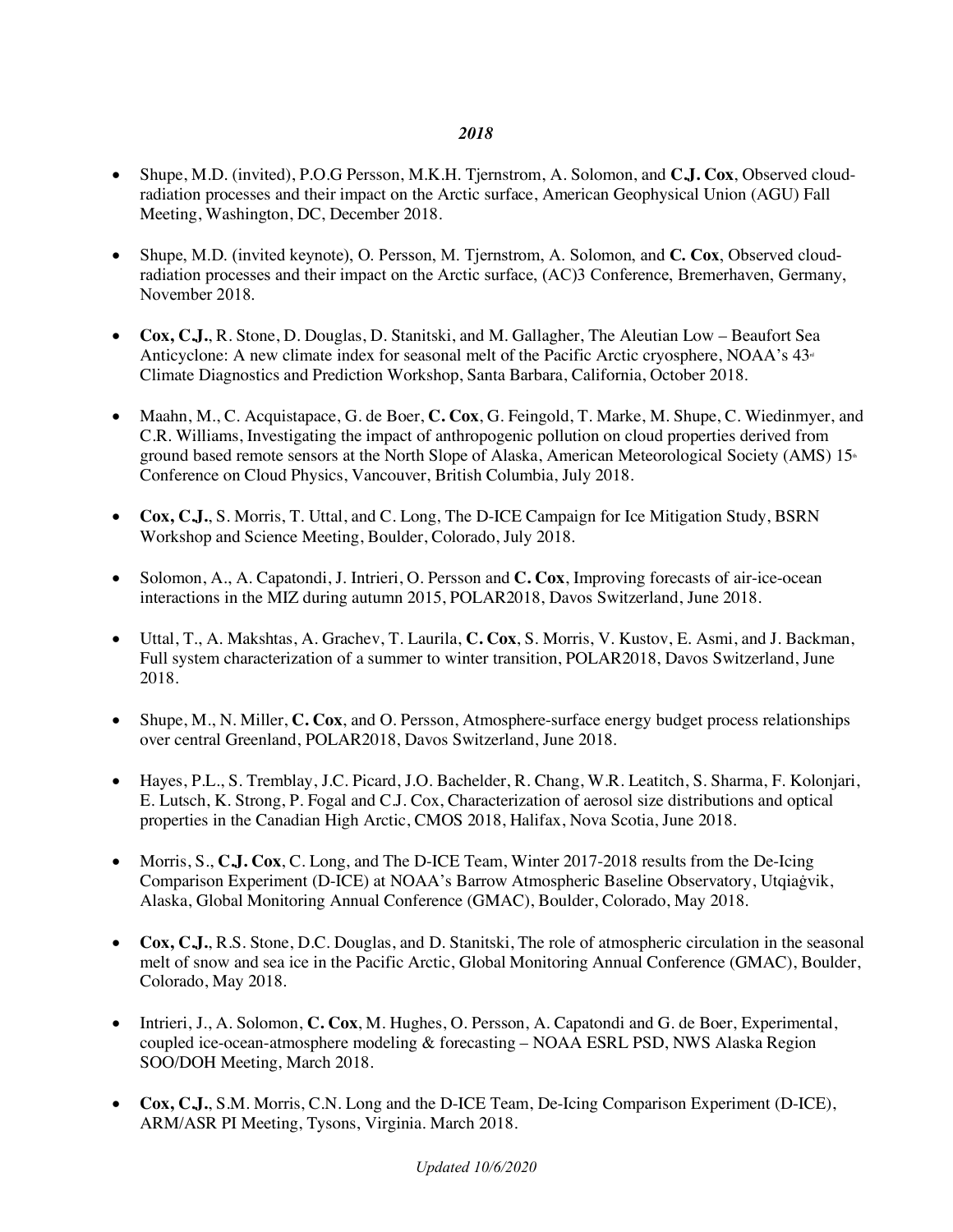- **Cox, C.J.**, Perspectives from NSA and OLI during the 2017 spring transition season, ARM/ASR PI Meeting, Tysons, Virginia. March 2018.
- Maahn, M., C. Acquistapace, G. de Boer, **C.J. Cox**, G. Feingold, T. Marke, M.D. Shupe, C. Wiedinmyer and C.R. Williams, Comparing cloud properties from Oliktok and Barrow (Utqiagvik) and understanding spatial variability of clouds cover at the sites, ARM/ASR PI Meeting, Tysons, Virginia. March 2018.
- **Cox, C.J.**, De-icing the icing problem: Improving forecasts of aircraft icing hazards in northern Alaska, NOAA Boulder Shark Tank, February 2018.

- Maahn, M., C. Acquistapace, G. de Boer, **C. Cox**, G. Feingold, T. Marke, and C.R. Williams, Quantifying the impact of anthropogenic pollution on cloud properties derived from ground based remote sensors at the North Slope of Alaska, American Geophysical Union (AGU) Fall Meeting 2017, New Orleans, Louisiana. December 2017.
- **Cox, C.J.**, The De-Icing Comparison Experiment (D-ICE), presentation to the IARPC Atmospheric Collaboration Team, Boulder, online, December, 2017.
- Shupe, M., N. Miller, **C.J. Cox**, and O. Persson, Surface energy budget process relationships as a means for evaluating model performance in central Greenland, Global Monitoring Annual Conference (GMAC), Boulder, Colorado, May, 2017.
- **Cox, C.J.**, R.S. Stone, D.C. Douglas, D. Stanitski, G. Divoky, G.S. Dutton, C. Sweeney, J.C. George and D. Longenecker, Drivers and environmental responses to the changing annual snow cycle of northern Alaska, Global Monitoring Annual Conference (GMAC), Boulder, Colorado, May, 2017.
- Stone, R.S., **C.J. Cox**, and D. Stanitski, Arctic Heat Waves: Towards quantifying the role of atmospheric dynamics, Global Monitoring Annual Conference (GMAC), Boulder, Colorado, May, 2017.
- **Cox, C.J.**, C. Long, T. Uttal, S. Starkweather, S. Crepinsek, M. Maturilli, N. Miller, E. Konopleva-Akish, V. Kustov, K. Steffen, G. de Boer and R. Stone, Observations of the surface radiation budget and cloud radiative forcing from pan-Arctic land stations, European Geosciences Union (EGU) annual meeting, Vienna, Austria. April 2017.
- **Cox, C.J.**, M. Hughes, A. Grachev, A. Capatondi, and G. de Boer, Evaluating physical processes during the freeze-up season using a coupled sea ice-ocean-atmosphere forecast model, European Geosciences Union (EGU) annual meeting, Vienna, Austria. April 2017.
- Grachev, A., O. Persson, T. Uttal, E. Konopleva-Akish, S. Crepinsek, **C.J. Cox**, C. Fairall, A. Makshtas, and I. Repina, Surface energy budget and turbulent fluxes at Arctic terrestrial sites, European Geosciences Union (EGU) annual meeting, Vienna, Austria. April 2017.
- Spackman, R. and coauthors (inc. **C. Cox**), The El Nino Rapid Response field campaign: Implementation overview, 97<sup>th</sup> American Meteorological Society (AMS) Annual Meeting, Seattle, Washington. January 2017.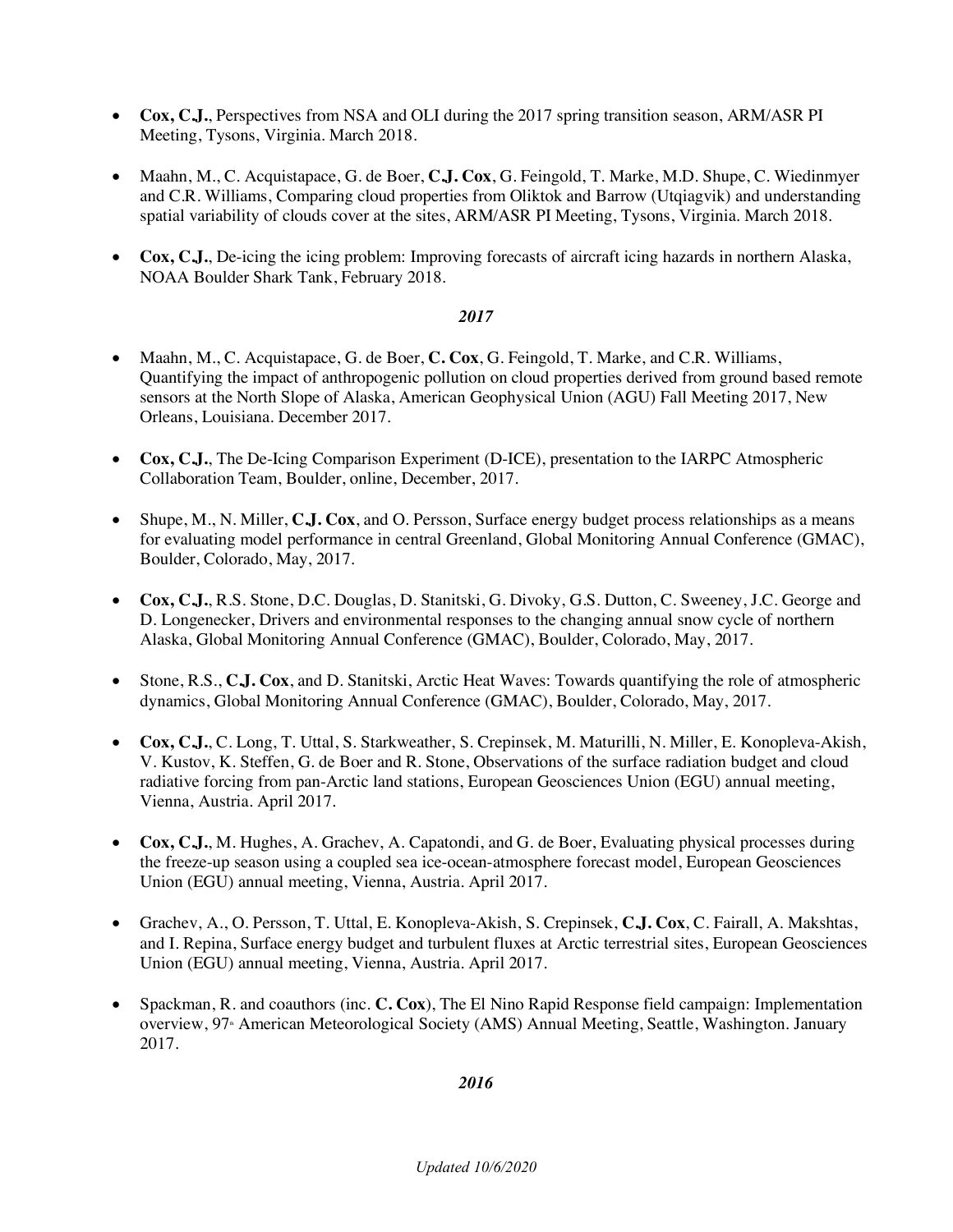- Persson, P.O.G., B. Blomquist, A.A. Grachev, P.S. Guest, S.E. Stammerjohn, A. Solomon, **C.J. Cox**, A. Capotondi, C.W. Fairall, and J.M. Intrieri, Spatial and temporal variability of surface energy fluxes during autumn ice advance: Observations and model validation, American Geophysical Union (AGU) Fall Meeting 2016, San Francisco, California. December 2016.
- **Cox, C.J.**, R.S. Stone, D. Stanitski, D. Douglas, G. Divoky, G. Dutton, and C. Sweeney, Anomalous spring observations at Barrow and the relationship of early snowmelt to environment factors, presentation to the IARPC Atmospheric Collaboration Team, Boulder, online, September, 2016.
- **Cox, C.J.**, C. N. Long, T. Uttal, S. Starkweather, S. Crepinsek, M. Maturilli, A. McComiskey, N.B. Miller, E. Konopleva-Akish, V. Kustov, M.D. Shupe, K. Steffen, D. Stanitski, R. Stone, and V.P. Walden, Cloud radiative forcing from pan-Arctic BSRN stations: Applications for climate monitoring and sea ice forecasting, BSRN Workshop and Science Meeting, Canberra, Australia, April 2016.
- Miller, N.B., M.D. Shupe, J. Lenaerts, J. Kay, R. Bennartz, D. Noone, K. Steffen, and **C. Cox**, Surface energy budget at Summit, Greenland, CESM Workshop 2016, Breckenridge, Colorado, June 2016.
- **Cox, C.J.**, V. Walden, P. Rowe, and M.D. Shupe, Humidity trends imply increased sensitivity to clouds in a warming Arctic, European Geosciences Union (EGU) annual meeting, Vienna, Austria. April 2016.
- Grachev, A., T. Uttal, O. Persson, E. Konopleva-Akish, S. Crepinsek, **C. Cox**, C. Fairall, A. Makshtas, and I. Repina, Annual variations of surface fluxes and meteorological variables at Arctic terrestrial sites, European Geosciences Union (EGU) annual meeting, Vienna, Austria. April 2016.
- Vihma, T., T. Uttal, V. Walden, **C. Cox**, S. Starkweather, A. Makshtas, and J. Key, IASOA circumpolar observations in service for research of atmospheric transports into and out of the Arctic, European Geosciences Union (EGU) annual meeting, Vienna, Austria. April 2016.

- **Cox, C.J.** and coauthors, Surface radiation budget and cloud radiative forcing from pan-Arctic Baseline Surface Radiation Network (BSRN) stations, American Geophysical Union (AGU) Fall Meeting 2015, San Francisco, California. December 2015.
- Starkweather, S., **C. Cox**, C. Long, T. Haiden, A. McComiskey, L. Schmeisser, and T. Uttal, Collaborative networking for Arctic Atmospheric Observing Science – The IASOA model, Arctic Observing Open Science Meeting (AOOSM), Seattle, WA, November 2015.
- Intrieri, J., A. Solomon, O. Persson, **C.J. Cox**, M. Hughes, B. Blomquist, and A. Grachev, Understanding Arctic processes through delivery of short-term sea ice forecasts using the RASM-ESRL model and validation using SeaState observations, Arctic Observing Open Science Meeting (AOOSM), Seattle, WA, November 2015.
- Uttal, T., A. Grachev, **C.J. Cox**, S. Crepinsek, E. Konopleva, and O. Persson, Observationally closing the Arctic atmosphere-surface energy budget, Arctic Observing Open Science Meeting (AOOSM), Seattle, WA, November 2015.
- Long, C.N. and **C.J. Cox**, Surface radiation budget and cloud radiative forcing from pan-Arctic Baseline Surface Radiation Network (BSRN) stations, Arctic Observing Open Science Meeting (AOOSM), Seattle, WA, November 2015.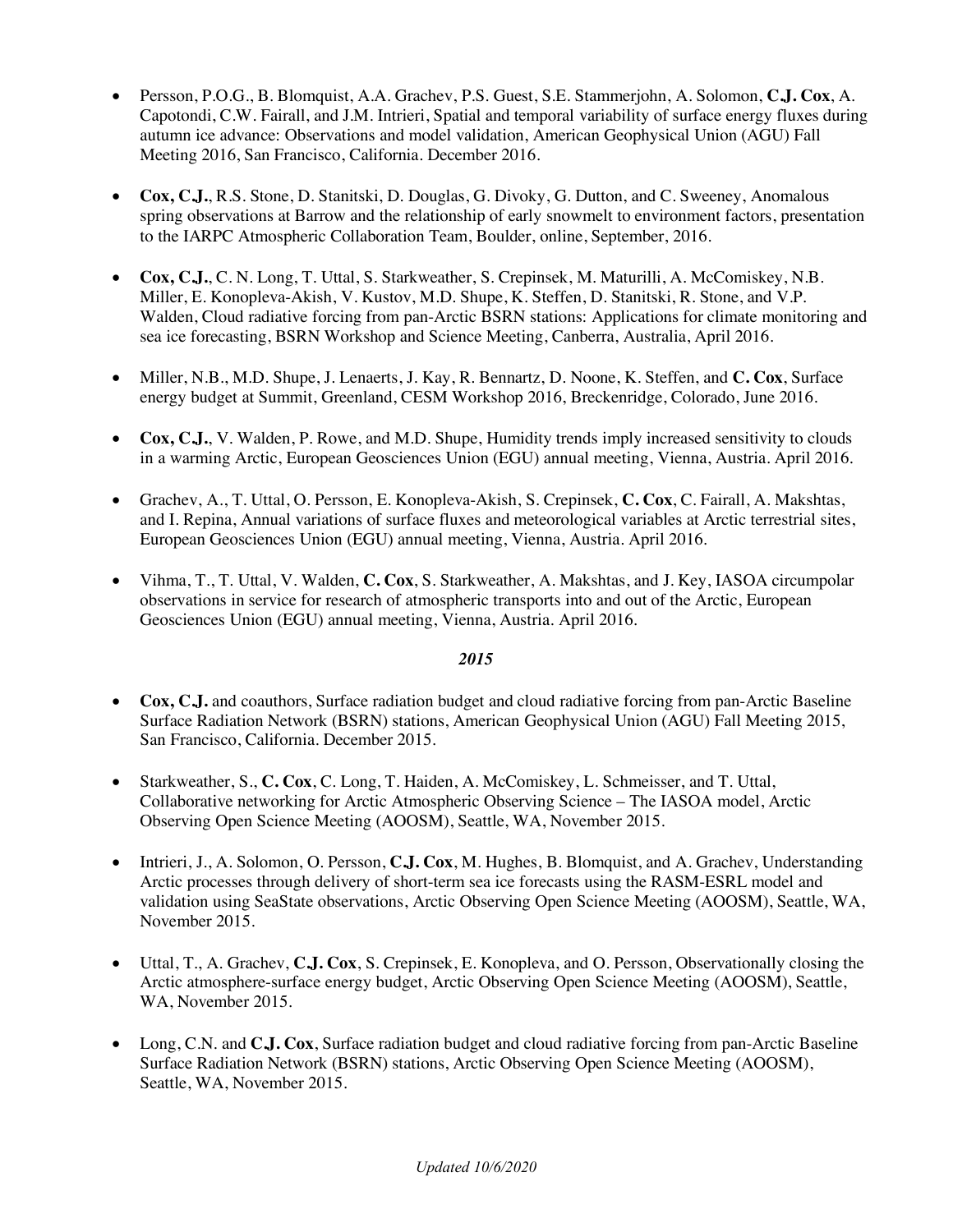- Miller, N., M. Shupe, **C. Cox**, and D. Noone, The surface energy budget and influence of clouds at Summit, Greenland, Arctic Observing Open Science Meeting (AOOSM), Seattle, WA, November 2015.
- Miller, N., M. Shupe, **C. Cox**, and D. Noone, Cloud influence on the surface energy budget of the Greenland Ice Sheet, Canadian Meteorological and Oceanographic Society (CMOS)  $49^{\circ}$  Congress & American Meteorological Society (AMS) 13<sup>th</sup> Conference on Polar Meteorology and Oceanography. Whistler, British Columbia. May 2015.
- **Cox, C.J.**, S. Starkweather, T. Uttal, J. Intrieri, M. Maturilli, V. Kustov, E. Konopleva, S. Crepinsek, C. Long, and M.D. Shupe, Using pan-Arctic, springtime, surface radiation observations to quantify atmospheric preconditioning processes that impact the sea ice melt season, European Geosciences Union (EGU) annual meeting, Vienna, Austria. April 2015.
- **Cox, C.J.**, S. Starkweather, T. Uttal, J. Intrieri, M. Maturilli, V. Kustov, E. Konopleva, S. Crepinsek, and C. Long, Using pan-Arctic, springtime, surface radiation observations to quantify atmospheric preconditioning processes that impact the sea ice melt season, NOAA-ESRL Physical Sciences Division (PSD) Flash Seminar. Boulder, Colorado. March 2015.

- Rowe, P., **C.J. Cox**, and V.P. Walden, Dependence of retrievals of cloud and atmospheric properties on the spectral resolution of infrared measurements, American Geophysical Union (AGU) Fall Meeting 2014, San Francisco, California. December 2014.
- Noone, D., A. Bailey, M. Berkelhammer, **C.J. Cox**, and K. Steffen, A reassessment of Greenland climate history using a proxy system model for accumulation of isotope record in snow, American Geophysical Union (AGU) Fall Meeting 2014, San Francisco, California. December 2014.
- Noone, D. (invited), A. Bailey, M. Berkelhammer, **C.J. Cox**, and A. Kaushik, Application of stable isotope tracers to determine latent haet exchange in stable condensing boundary layers, American Geophysical Union (AGU) Fall Meeting 2014, San Francisco, California. December 2014.
- Berkelhammer, M., D. Noone, H.C. Steen-Larsen, M. O'Neill, A. Bailey, **C.J. Cox**, and D. Schneider, Boundary layer stability acts to ballast the mass of the Greenland Ice Sheet, American Geophysical Union (AGU) Fall Meeting 2014, San Francisco, California. December 2014.
- **Cox, C.**, V. Walden, G.P. Compo, P.M. Rowe, and M.D. Shupe, Downwelling longwave flux over Summit, Greenland, 2010-2012: Analysis of surface observations and evaluation of ERA-Interim using wavelets, American Meteorological Society (AMS), 14th Conference on Atmospheric Radiation. Boston, Massachusetts. July 2014. (presented by V. Walden.)
- Bennartz, R., D.D. Turner, M. Shupe, V. Walden, B. Castellani, **C. Cox**, N. Miller, R.R. Neely III, E. Olson, and C. Pettersen, The ICECAPS experiment - An overview of the Integrated Characterization of Energy, Clouds, Atmospheric state, and Precipitation at Summit, American Meteorological Society (AMS), 14th Conference on Cloud Physics. Boston, Massachusetts, July 2014.
- Kay, J., **C.J. Cox**, and M. Vizcaino, Near-future changes in Greenland climate in the CESM Large Ensemble, 19<sup>th</sup> Annual CESM Workshop, Breckenridge, Colorado, June 2014.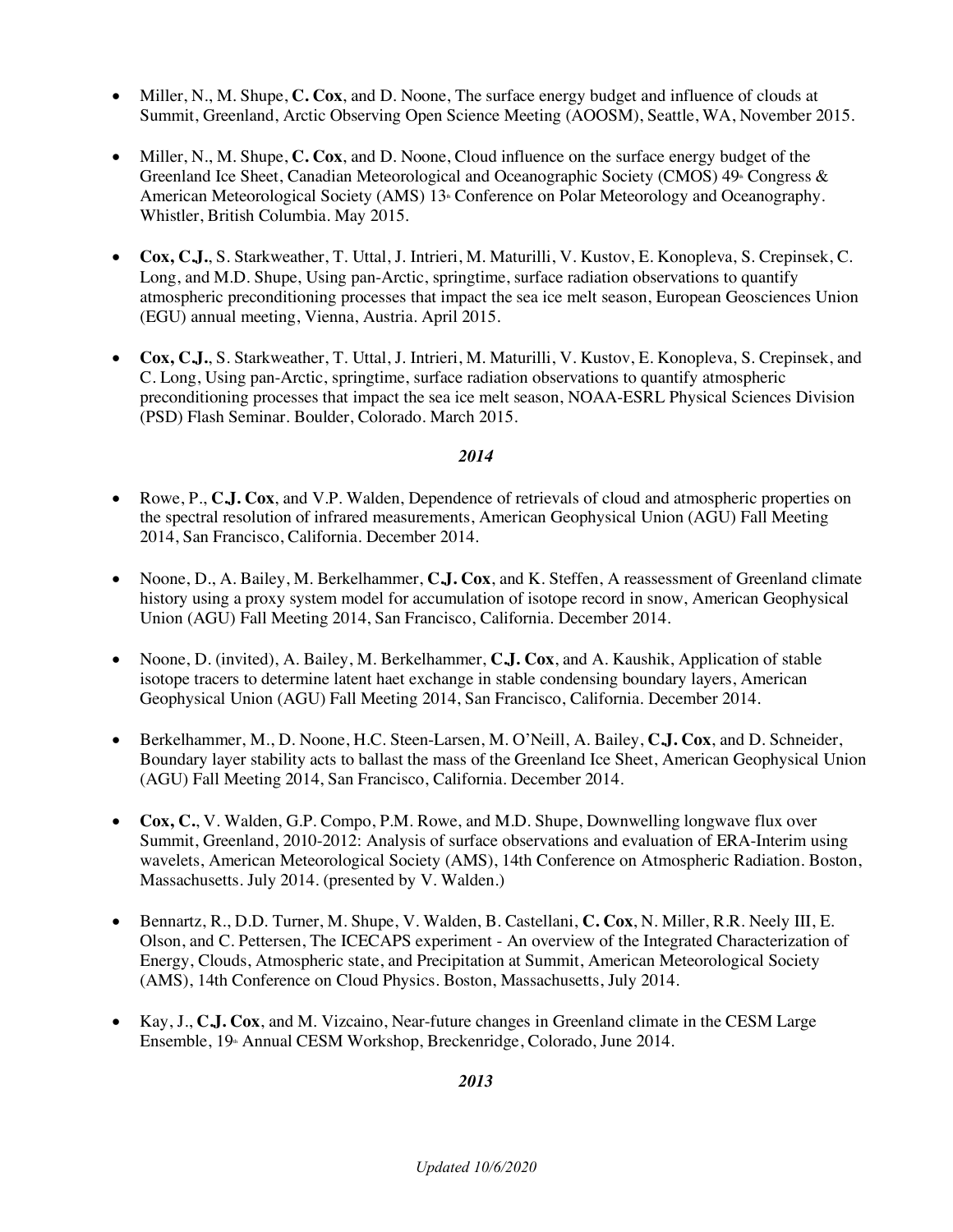- Miller, B.G., **C.J. Cox**, J. Hougham, V.P. Walden, K. Eitel, and A. Albano, Adventure Learning @ Greenland, American Geophysical Union (AGU) Fall Meeting, San Francisco, California. Dec. 2013.
- **Cox, C.J.**, Researching clouds using remotely sensed measurements from Arctic Observatories, Barrow Arctic Science Consortium (BASC) Saturday Schoolyard seminar, Barrow Alaska, Oct. 2013.
- Bennartz, R., M.D. Shupe, D.D. Turner, V.P. Walden, K. Steffen, C.J. Cox, M. Kulie, N. Miller and C. Petterson, The intricate role of clouds in the Arctic surface energy budget: a look at the recent Greenland surface melting event. Davos Atmosphere and Cryosphere Assembly 2013 (DACA-13), Davos, Switzerland. July 2013.
- **Cox, C.J.**, V.P. Walden, M.D. Shupe, G.P. Compo, G. de Boer and K. Steffen, The evaluation of Arctic reanalyses and climate models using downwelling longwave fluxes at Summit Station, Greenland, Davos Atmosphere and Cryosphere Assembly 2013 (DACA-13). Davos, Switzerland. July 2013.
- **Cox, C.J.**, Clouds across the Arctic: A spatial perspective uniting surface observations of downwelling infrared radiation, reanalyses and education. Dissertation defense, University of Idaho, Moscow, Idaho. June 2013.
- **Cox, C.J.**, V.P. Walden, M.D. Shupe, G.P. Compo, K. Steffen, and G. de Boer, The evaluation of Arctic reanalyses and climate models using downwelling longwave fluxes at Summit Station, Greenland, American Meteorological Society (AMS), 12th Conference on Polar Meteorology and Oceanography. Seattle, Washington. April 2013.
- Miller, N., V.P. Walden, D.D. Turner, M.D. Shupe, R. Bennartz, C. Pettersen, M. Kulie, **C.J. Cox**, and B. Castellani, Extreme events at Summit, Greenland: 3 days, 3 years and 33 summers, American Meteorological Society (AMS), 12th Conference on Polar Meteorology and Oceanography. Seattle, Washington. April 2013.
- Bennartz, R., M.D. Shupe, D.D. Turner, V.P. Walden, K. Steffen, **C.J. Cox**, M.S. Kulie, N. Miller, and C. Pettersen, The intricate role of clouds in the surface energy budget: A look at the recent Greenland surface melting event. American Meteorological Society (AMS), 12th Conference on Polar Meteorology and Oceanography. Seattle, Washington. April 2013.
- Walden, V.P., M.D. Shupe, D.D. Turner, R. Bennartz, B. Castellani, **C.J. Cox**, M. Kulie, N. Miller, R.R. Neely III, and C. Pettersen, The ICECAPS experiment - an overview of the Integrated Characterization of Energy, Clouds, Atmospheric state and Precipitation at Summit, Greenland, American Meteorological Society (AMS), 12th Conference on Polar Meteorology and Oceanography. Seattle, Washington. April 2013.
- **Cox, C.J.**, Evaluation of downwelling longwave flux at Summit, Greenland, Seminar, SSEC/CIMSS/AOS, Madison, Wisconsin. March 2013.
- **Cox, C.J.**, The evaluation of Arctic reanalyses using downwelling longwave fluxes at Summit, Greenland, University of Idaho Dept. of Geography Research Seminar, Moscow, Idaho. February, 2013.

• **Cox, C.J**., Atmospheric downwelling infrared impact and variability over the Greenland Ice Sheet. Arctic Science Seminar, NOAA Physical Sciences Division (PSD), David Skaggs Building, Boulder, Colorado, November, 2012.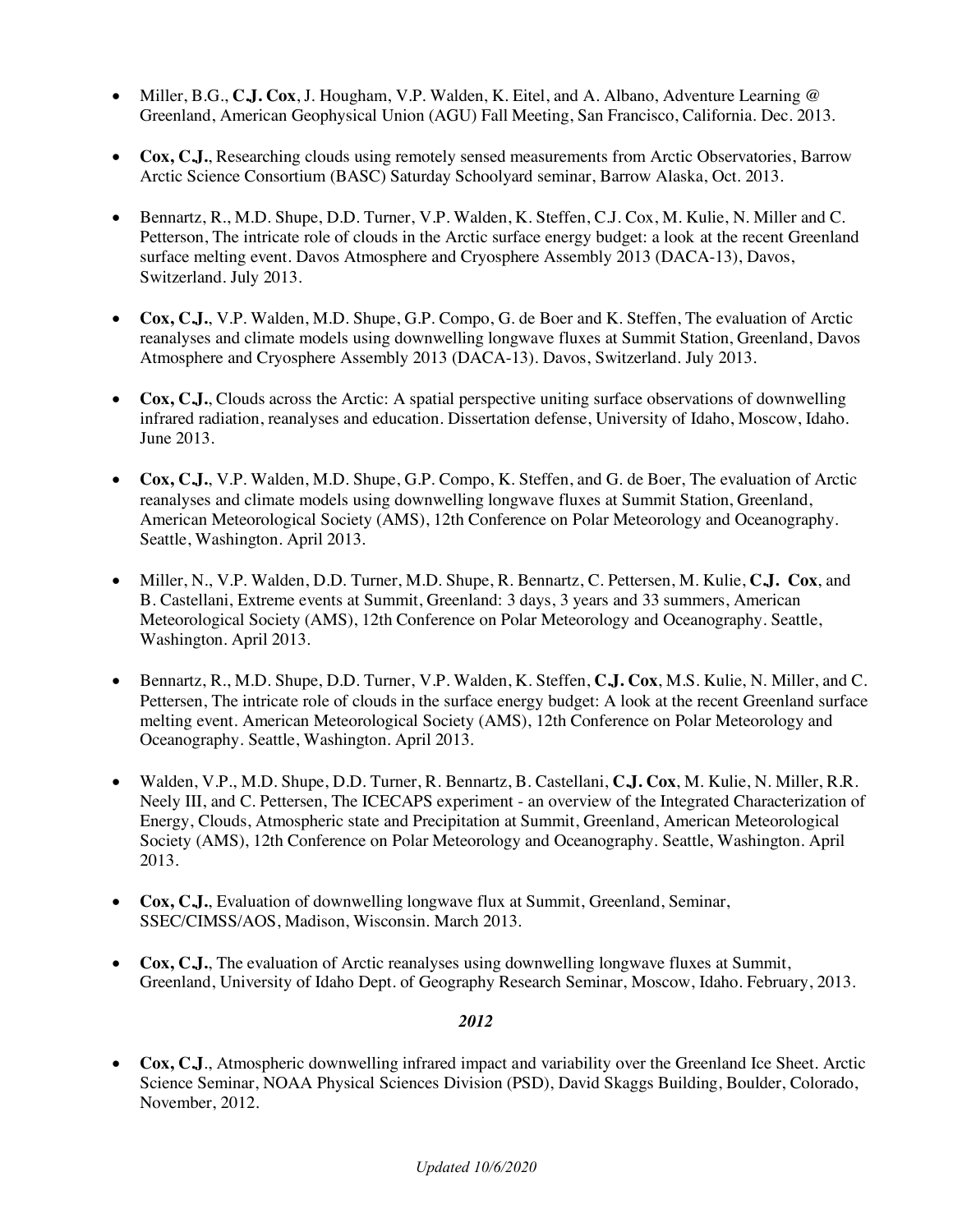- Mariani Z., K. Strong, M. Wolff, P. Rowe, V. Walden, P.F. Fogal, T. Duck, G. Lesins, D.S. Turner, **C.J. Cox**, E. Eloranta, J.R. Drummond, C. Roy, R.L. Lachance, D.D. Turner, D. Hudak, and I.A. Lindenmaier, Infrared measurements throughout Polar night using two AERIs in the Arctic, International Society for Optics and Photonics (SPIE), SPIE Remote Sensing, Edinburgh, Scotland, September 2012.
- **Cox, C.J.**, Clouds over Summit: Studying the atmosphere over the Greenland Ice Sheet, University of Idaho Dept. of Geography Research Seminar. Moscow, Idaho. March, 2012.

- **Cox, C.J.**, V.P. Walden, and P.M. Rowe, Retrievals of microphysical properties over Eureka, Canada (2006-2009). American Meteorological Society (AMS), 11th Conference on Polar Meteorology and Oceanography.Boston, Massachusetts. May 2011.
- Shupe, M.D., V.P. Walden, D.D. Turner, R.R. Neely III, B. Castellani, **C.J. Cox**, P. Rowe, N. Miller, and M.P. Cadeddu, New observations of clouds, atmosphere, and precipitation and Summit, Greenland. American Meteorological Society (AMS), 11th Conference on Polar Meteorology and Oceanography, Boston, Massachusetts. May, 2011.

#### *2009*

- **Cox, C.J.**, Atmospheric and cloud conditions over Barrow, Alaska and Eureka, Canada: Flux calculations using Atmospheric Emitted Radiance Interferometers (AERI), University of Idaho Dept. of Geography Research Seminar, Moscow, Idaho. December 2009.
- **Cox, C.J.**, V.P. Walden, and P.M. Rowe, Atmospheric and cloud conditions over Barrow, Alaska and Eureka, Canada, American Meteorological Society (AMS), 10th Conference on Polar Meteorology and Oceanography, Madison, Wisconsin. May 2009.
- **Cox, C.J.**, Measuring Atmospheric Change in the Arctic, University of Idaho Dept. of Electrical and Computer Engineering Research Colloquium, Moscow, Idaho. February 2009.

#### *2008*

• **Cox, C.J.**, V.P. Walden, P.M. Rowe, Comparison of Recent Atmospheric Conditions at Barrow, Alaska and Eureka, Canada, American Geophysicists Union (AGU), Fall Meeting, San Francisco, California. December 2008.

#### **Poster Presentations:**

- Intrieri, J., G. de Boer, **C. Cox**, J. Osborne, P. Johnston and D. Costa, Measurements from UAS using the miniFlux sensor package, NOAA Emerging Technology Workshop, College Park, Maryland, June 2019.
- Maahn, M., **C.J. Cox**, G. de Boer, S. Matrosov, M. Shupe, and C. Williams, Northern Alaska site science: Instrument quality and data stream developments, ARM/ASR PI Meeting, Bethesda, Maryland. June 2019.
- **Cox, C.J.**, S.M. Morris, T. Uttal, C. Long, The De-Icing Comparison Experiment (D-ICE): A study of broadband radiometric measurements under icing conditions in the Arctic, Global Monitoring Annual Conference (GMAC), Boulder, Colorado, May 2019.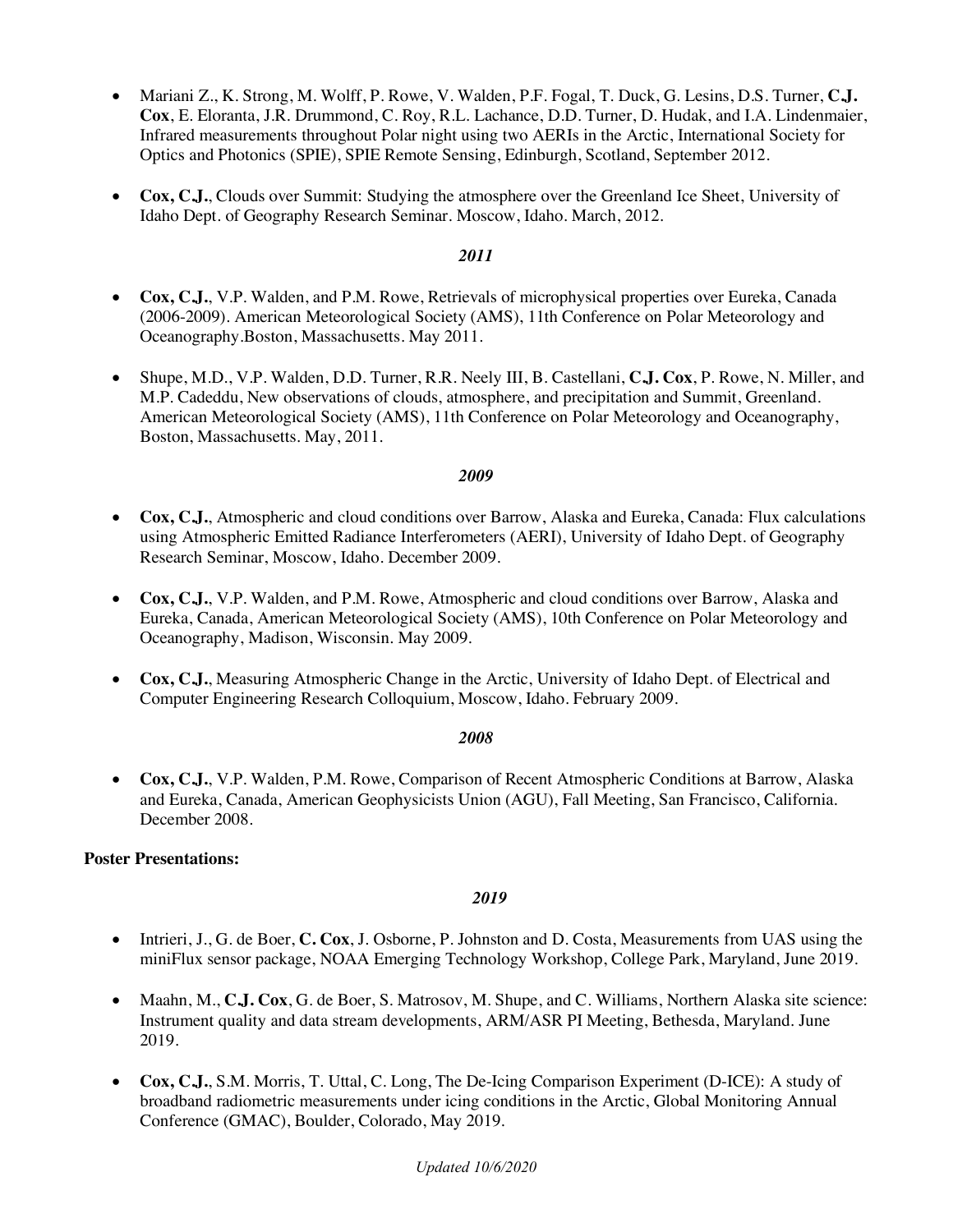- **Cox, C.J.**, S.M. Morris, T. Uttal, C. Long, The De-Icing Comparison Experiment (D-ICE): A study of broadband radiometric measurements under icing conditions in the Arctic, NOAA Arctic Research Program (ARP) Principals meeting, Seattle, Washington, May 2019.
- **Cox, C.J.**, S.M. Morris, T. Uttal, C. Long, The De-Icing Comparison Experiment (D-ICE): A study of broadband radiometric measurements under icing conditions in the Arctic, CIRES Rendezvous, Boulder, Colorado, May 2019.
- Turner, D., S. Benjamin, E. James, C. Alexander, T. Ladwig, H. Lin, S. Weygandt, J.B. Olson, T.G. Smimova, G. Grell, G. de Boer, J. Intrieri, A. Solomon, T. Uttal, **C.J. Cox**, and M. Maahn, RAP for YOPP: The NOAA Rapid Refresh Model and its contribution to the Year of Polar Prediction, American Meteorological Society (AMS) 99<sup>th</sup> Annual Meeting, Phoenix, Arizona, January 2019.

- **Cox, C.J.** (invited), T. Uttal, S. Morris, M. Shupe, and R.S. Stone, The importance of observations of broadband radiation in the Arctic: Utilizing the network to face current challenges, American Geophysical Union (AGU) Fall Meeting, Washington, DC, December 2018.
- **Cox, C.J.**, S.M. Morris, A. McComiskey and T. Uttal, Status and plans for BSRN stations in the northern Canadian archipelago and Greenland, BSRN Workshop and Science Meeting, Boulder, Colorado, July 2018.
- Shupe, M.D., O. Persson, **C. Cox**, C. Fairall, S. Morris, D. Costa, S. Pezoa, T. Ayers, and T. Uttal, Distributed radiation measurements at MOSAiC, BSRN Workshop and Science Meeting, Boulder, Colorado, July 2018.
- Blanchard, Y., J. Pelon, **C.J. Cox**, and C. Di Biago, Comparison of trends in Arctic cloud vertical distribution and LW radiation fluxes inferred from ground-based sensors at Eureka Station, A-Train satellite observations and ERA-I. reanalysis, American Meteorological Society (AMS) 15<sup>th</sup> Conference on Cloud Physics, Vancouver, British Columbia, July 2018.
- **C. Cox**, R. Stone, D. Stanitski and D. Douglas, The role of the Aleutian Low in seasonal melt of the Pacific Arctic cryosphere, POLAR2018, Davos Switzerland, June 2018.
- **C. Cox** and W. Neff, Boundary-layer structure during super-cooled fog events at Summit, Greenland, POLAR2018, Davos Switzerland, June 2018.
- Uttal, T., A. Makshtas, **C. Cox** and N. Ivanov, Identification of physically based Arctic cold and transition seasons, POLAR2018, Davos Switzerland, June 2018.
- Persson, O., M. Shupe and **C. Cox**, Meteorological masts and covariance fluxes, MOSAiC Implementation Workshop, Potsdam, Germany, May 2018.
- Maahn, M., C. Acquistapace, G. de Boer, **C. Cox**, G. Feingold, T. Marke, M. Shupe, and C. Wiedinmyer, Investigating the impact of anthropogenic pollution on cloud properties derived from ground based remote sensors at the North Slope of Alaska, CIRES Rendezvous, Boulder, Colorado, May 2018.
- **Cox, C.**, R. Stone, D. Stanitski, and D. Douglas, The role of atmospheric circulation in seasonal melt of the Pacific Arctic cryosphere, CIRES Rendezvous, Boulder, Colorado, May 2018.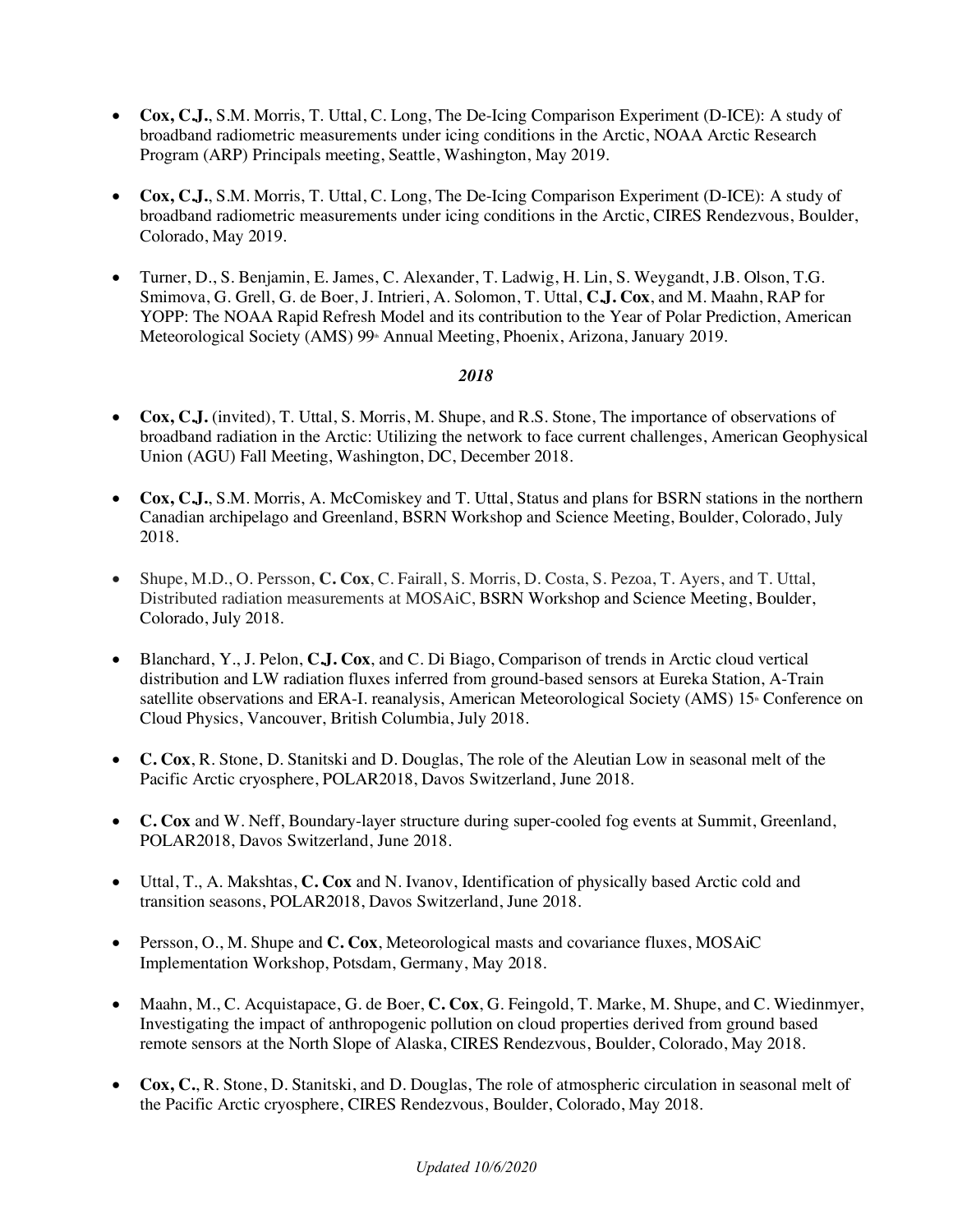- **Cox, C.J.**, S.M. Morris, C.N. Long and the D-ICE Team, De-Icing Comparison Experiment (D-ICE), ARM/ASR PI Meeting, Tysons, Virginia. March 2018.
- Maahn, M., G. de Boer, **C. Cox**, J. Creamean, S. Matrosov, A. McComiskey, M. Shupe, A. Solomon, D. Turner, and C. Williams, Oliktok Point Site Science: Development of Advanced Observational Perspectives to Aid Model Validation, ARM/ASR PI Meeting, Tysons, Virginia. March 2018.

- **Cox, C.J.** and S.M. Morris, The De-Icing Comparison Experiment (D-ICE): A campaign for improving data retention rates of radiometric measurements under icing conditions in cold regions, American Geophysical Union (AGU) Fall Meeting 2017, New Orleans, Louisiana. December 2017.
- **Cox, C.J.**, C.N. Long, T. Uttal, S. Starkweather, S.M. Crepinsek, M. Maturilli, N. Miller, E.A. Konopleva-Akish, V.Y. Kustov, K. Steffen, G. de Boer, A. McComiskey, and R.S. Stone, Observations of the surface radiation budget and cloud radiative forcing from pan-Arctic land stations, Global Monitoring Annual Conference (GMAC), Boulder, Colorado, May 2017.
- **Cox, C.**, C. Long, T. Uttal, S. Starkweather, S. Crepinsek, M. Maturilli, N. Miller, E. Konopleva-Akish, V. Kustov, K. Steffen, G. de Boer, A. McComiskey, and R. Stone, Observations of the surface radiation budget and cloud radiative forcing from pan-Arctic land stations, CIRES Rendezvous, Boulder, Colorado, May 2017.
- Hartten, L., S. Abbott, **C.J. Cox**, P.E. Johnston, H.A. McColl, X.W. Quan, M.G. Winterkorn, and D.E. Wolfe, The Kirimati Island and R/V Ronald H. Brown ENRR 2016 Datasets: Detailed views of local responses to El Nino, CIRES Rendezvous, Boulder, Colorado, May 2017.
- Intrieri, J., A. Solomon, **C. Cox**, O. Persson, G. de Boer, A. Capotondi, A. Grachev, and M. Hughes, Evaluating physical processes during freeze-up season using a coupled ice-ocean-atmosphere forecast model, Arctic Science Summit Week, Prague, Czech Republic, April 2017.
- Solomon, A., J. Intrieri, O. Persson, **C. Cox**, M. Hughes, A. Grachev, A. Capotondi, and G. de Boer, Evaluating physical processes during freeze-up season using a coupled ice-ocean-atmosphere forecast model, European Geosciences Union (EGU), Vienna, Austria, April 2017.
- Hartten, L., S. Abbott, **C.J. Cox**, P.E. Johnston, H.A. McColl, X.W. Quan, M.G. Winterkorn, and D.E. Wolfe, The Kirimati Island and R/V Ronald H. Brown ENRR 2016 Datasets: Detailed views of local responses to El Nino, 97<sup>\*</sup> American Meteorological Society (AMS) Annual Meeting, Seattle, Washington. January 2017.

- **Cox, C.J.**, and Coauthors (invited), Observational perspectives of cloud-atmosphere-surface coupling at Summit, Greenland, American Geophysical Union (AGU) Fall Meeting 2016, San Francisco, California. December 2016.
- **Cox, C.J**., D. Stanitski, R.S. Stone, D.C. Douglas, and G. Divoky, An integrated approach to understanding environmental drivers and responses to the changing snow cycle in northern Alaska, American Geophysical Union (AGU) Fall Meeting 2016, San Francisco, California. December 2016.
- Solomon, A., A. Capotondi, J.M. Intrieri, P.O.G. Persson, M. Shupe, **C. Cox**, A.A. Grachev, M. Hughes, and C.W. Fairall, The SeaState pancake experiment: A modeling case study of sea ice variability due to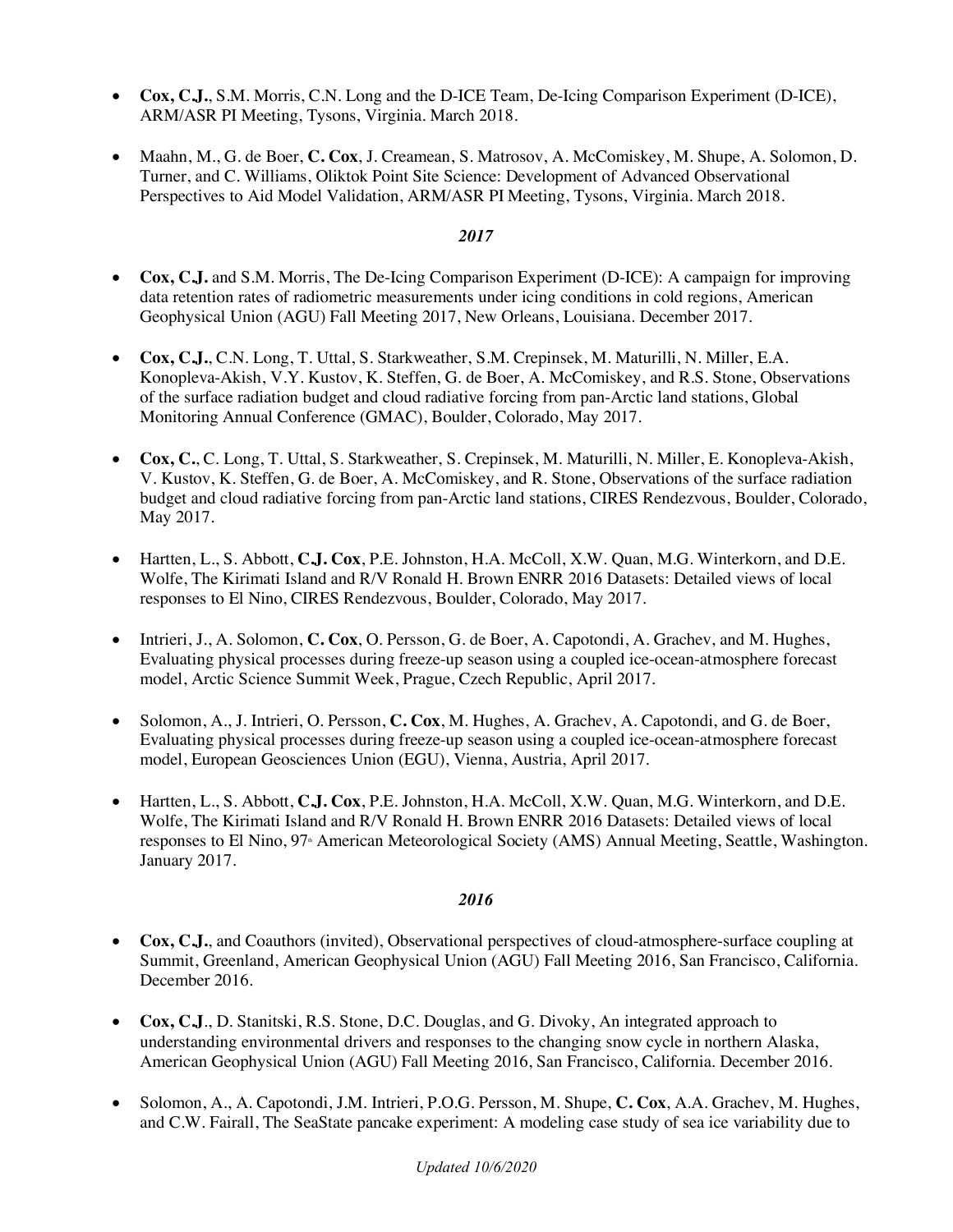coupled ice-ocean-atmosphere interactions in the marginal ice zone, American Geophysical Union (AGU) Fall Meeting 2016, San Francisco, California. December 2016.

- Shupe, M.D., N.B. Miller, A. Solomon, M. Stone and **C.J. Cox**, Clouds and their impacts on the Greenland Ice Sheet, American Geophysical Union (AGU) Fall Meeting 2016, San Francisco, California. December 2016.
- Spackman, J.R. and Coauthors (inc. **C. Cox**), The El Nino Rapid Response Field Campaign: Implementation Overview, American Geophysical Union (AGU) Fall Meeting 2016, San Francisco, California. December 2016.
- **Cox, C.J.**, T. Uttal, S. Crepinsek, E. Konopleva-Akish, R. Albee, and D. Longenecker, Status and plans for BSRN stations in the northern Canadian Archipelago: Alert and Eureka, BSRN Workshop and Science Meeting, Canberra, Australia, April 2016.
- Stanitski, D., R. Stone, **C. Cox**, G.S. Dutton, G. Divoky, and D. Douglas, Environmental change in Barrow, Alaska resulting from a 2015 record heat wave, NOAA ESRL Global Monitoring Division Annual Conference (GMAC), Boulder, Colorado, May 2016.
- Miller, N.B., M.D. Shupe, **C. Cox**, D. Noone, and O. Persson, Annual evolution of surface energy fluxes at Summit, Greenland, NOAA ESRL Global Monitoring Division Annual Conference (GMAC), Boulder, Colorado, May 2016.
- Shupe, M.D., G. de Boer, A. Solomon, **C. Cox**, S. Starkweather, M. Stone, R. Stone, C. Long, and D. Turner, Oliktok Point site science: Putting local measurements into broader perspective, DOE ASR/ARM PI Meeting, Tysons, Virginia, May, 2016.
- Stanitski, D., **C. Cox**, R. Stone, and G. Divoky, The influence of a record heat wave on environmental change in Barrow, Alaska, European Geosciences Union (EGU) annual meeting, Vienna, Austria. April 2016.
- de Boer, G., M. Ivey, D. Lawrence, N. Curry, W. Finamore, J. Elston, S. Palo, B. Argow, G. LoDolce, J. Mack, B. Schmid, **C. Cox**, A. Solomon, S. Matrosov, M. Shupe, A. McComiskey, D. Turner, J. Creamean, M. Norgren, and M. Maahn, Surface and UAS-based observations at the Oliktok Point Observatory, Arctic Observing Summit (AOS), Fairbanks, Alaska, March 2016.
- Martinez, C., S. Starkweather, **C. Cox**, A. Solomon and M. Shupe, Evaluating the impact of the Summit Station, Greenland radiosonde program on data modelers and forecast services, American Meteorological Society (AMS) Annual Meeting 2016, New Orleans, Louisiana, January 2016.
- Solomon, A., O. Persson, J. Intrieri, M. Hughes, and **C. Cox**, Short-term sea ice forecasts with the RASM-ESRL coupled model: A testbed for improving simulations of ocean-ice-atmosphere interactions in the marginal ice zone, American Geophysical Union (AGU) Ocean Sciences 2016, New Orleans, Louisiana, February, 2016.

# *2015*

• Stanitski, D., **C. Cox**, C. Sweeney, G. Divoky, C. George, and R. Stone, Near-record early snowmelt and signs of environmental change in Barrow, Alaska, American Geophysical Union (AGU) Fall Meeting 2015, San Francisco, California. December 2015.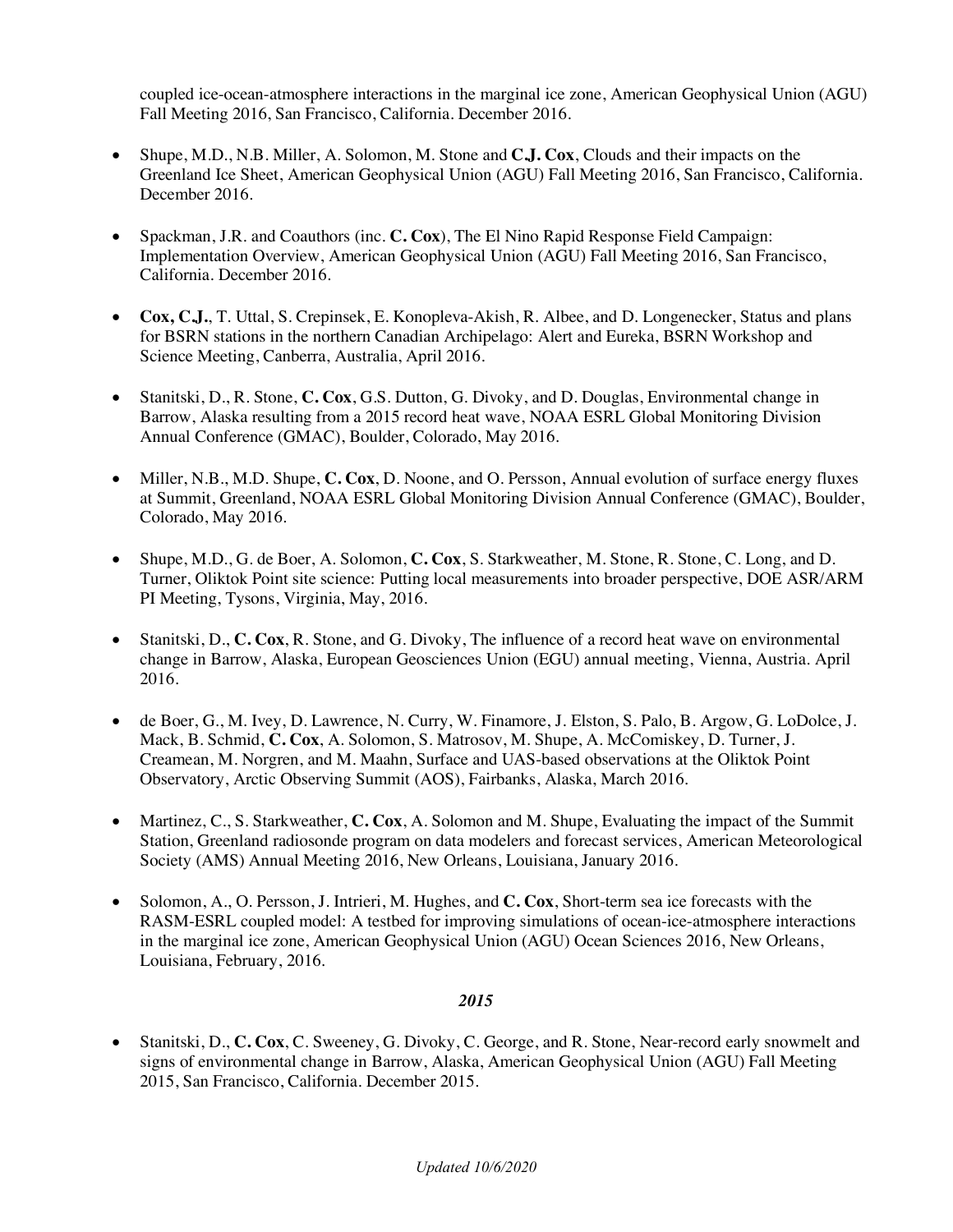- Solomon, A., **C. Cox**, M. Hughes, J. Intrieri and O. Persson, Short-term sea ice forecasts with the RASM-ESRL coupled model: A testbed for improving simulations of ice-ocean-atmosphere interactions in the marginal ice zone, American Geophysical Union (AGU) Fall Meeting 2015, San Francisco, California. December 2015.
- Martinez, C., S. Starkweather, **C. Cox**, A. Solomon and M. Shupe, Evaluating the impact of the Summit Station, Greenland radiosonde program on data modelers and forecast services, American Geophysical Union (AGU) Fall Meeting 2015, San Francisco, California. December 2015.
- de Boer, G., **C. Cox**, J. Creamean, D. Lawrence, M.D. Shupe, and A. Solomon, Arctic observing activities to improve process-level understanding relevant to simulation of the surface energy budget, Arctic Observing Open Science Meeting (AOOSM), Seattle, Washington, November 2015.
- Martinez, C., S. Starkweather, **C. Cox**, A. Solomon and M. Shupe, Evaluating the impact of the Summit Station, Greenland radiosonde program on science and forecast services, NOAA OED Science and Education Symposium, Silver Springs, Maryland, August 2015.
- Intrieri, J., O. Persson, A. Solomon, M. Hughers, A. Grachev, and **C. Cox**, The NOAA Sea Ice "Earth System Prediction Capability" Project – Processes impacting sea-ice movement and autumn freeze-up, Canadian Meteorological and Oceanographic Society (CMOS) 49<sup>th</sup> Congress & American Meteorological Society (AMS) 13<sup>th</sup> Conference on Polar Meteorology and Oceanography. Whistler, Bristish Columbia. May 2015.
- **Cox, C.J.**, T. Uttal,. C. Long, M.D. Shupe, J. Intrieri, S. Starkweather, E. Konopleva, S. Crepinsek, D. Stanitski, R. Stone, and A. McComiskey, Pan-Arctic surface radiation measurements capture atmospheric preconditioning of sea ice melt season, NOAA Global Monitoring Annual Conference (GMAC), Boulder, Colorado, May 2015.
- Persson, O., A. Grachev, E. Konopleva, **C. Cox**, R. Stone, S. Crepinsek, M.D. Shupe, and T. Uttal, Processes impacting atmosphere-surface exchanges at Arctic terrestrial sites, European Geosciences Union (EGU) annual meeting, Vienna, Austria. April 2015.

- **Cox, C.J.**, D. Noone, M. Berkelhammer, M. O'Neill, V.P. Walden, A. Bailey, and M.D. Shupe, Microphysics, radiative properties and development of diamond dust and fog over the Greenland Ice Sheet. American Geophysical Union (AGU) Fall Meeting 2014, San Francisco, California. December 2014.
- Turner, D.D., M.D. Shupe, V.P. Walden, R. Bennartz, A. Solomon, B. Castellani, **C. Cox**, N. Miller, R. Neely, and C. Pettersen, The ICECAPS experiment at Summit, Greenland, World Weather Open Science Conference. Montreal, Canada. August 2014.
- Rowe, P.M., **C.J. Cox**, and V.P. Walden, Dependence of retrievals of cloud and atmospheric properties on the spectral resolution of infrared measurements, American Meteorological Society (AMS), 14th Conference on Atmospheric Radiation. Boston, Massachusetts. July 2014.
- Miller, N., M. Shupe, V. Walden, **C. Cox**, D.D. Turner, and K. Steffen, Cloud Radiative Forcing at Summit, Greenland, American Meteorological Society (AMS), 14th Conference on Atmospheric Radiation. Boston, Massachusetts. July 2014.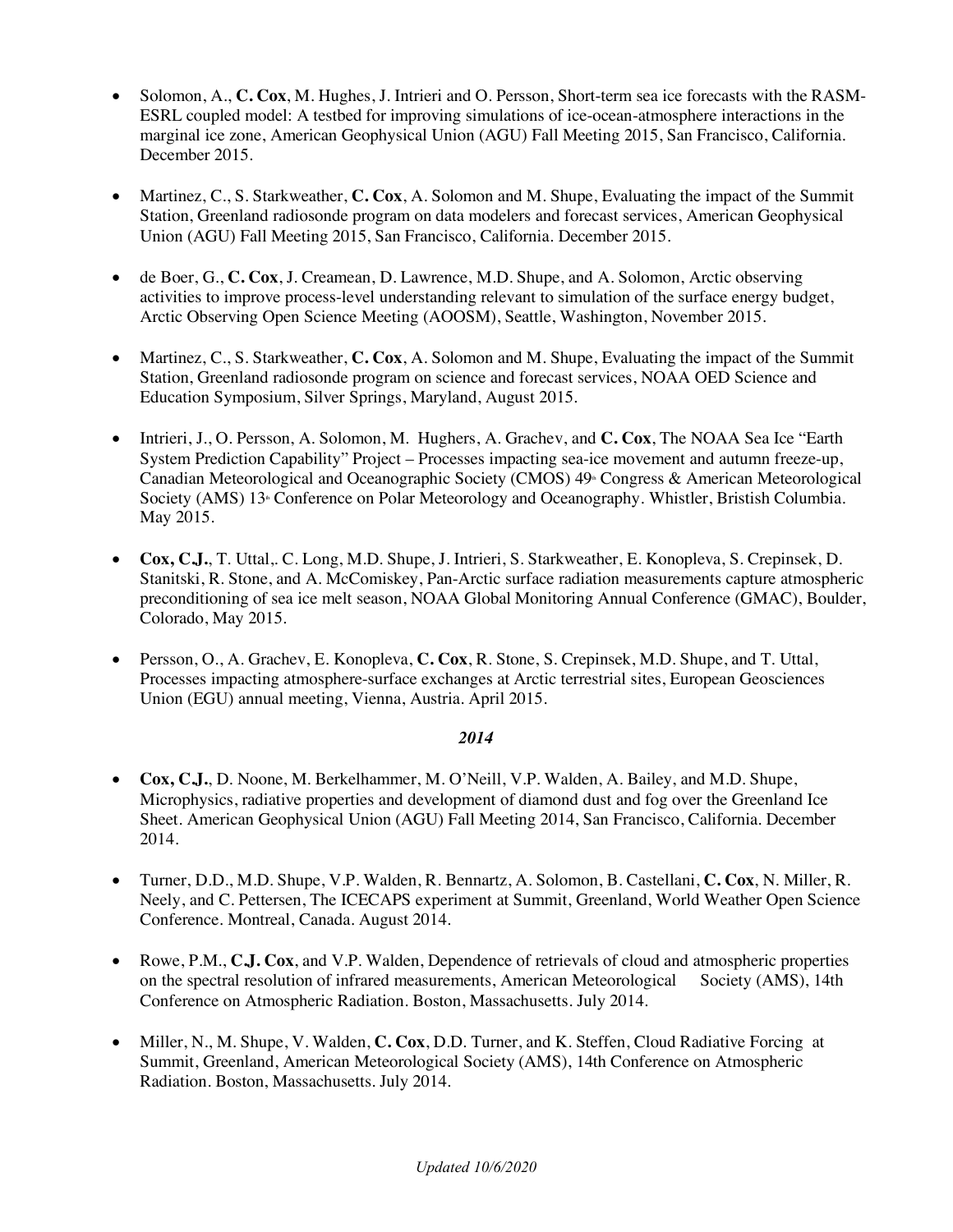- **Cox, C.J.**, D. Noone, M. O'Neill, V.P. Walden, M.D. Shupe, M. Berkelhammer, and W.D. Neff, Properties of diamond dust, fog, and blowing snow over the Greenland Ice Sheet, CIRES Science Rendezvous, Boulder, Colorado. May 2014.
- **Cox, C.J.**, D. Noone, M. O'Neill, V.P. Walden, M.D. Shupe, and M. Berkelhammer, Microphysics and prevalence of surface-based clouds at Summit Station, Greenland: 2012-2013, 44th Int. Arctic Workshop 2014, Boulder, Colorado. March 2014.
- Noone, D., **C.J. Cox**, M. Berkelhammer, and M. O'Neill, Four decades of temperature change at Summit, Greenland, 44th Int. Arctic Workshop 2014, Boulder, Colorado. March 2014.

- Walden, V.P., M.D. Shupe, D.D. Turner, R. Bennartz, B. Castellani, **C.J. Cox**, M. Kulie, N. Miller, R. Neely III and C. Petterson, The ICECAPS experiment - An overview of the integrated characterization of energy, clouds, atmospheric state and precipitation at Summit, Greenland, Davos Atmosphere and Cryosphere Assembly 2013 (DACA-13). Davos, Switzerland. July 2013.
- **Cox, C.J.**, B.G. Miller, V.P. Walden, R.J. Hougham, K.B. Eitel, and A. Albano, Adventure Learning @ Greenland: Education and Outreach in the Arctic, American Meteorological Society (AMS), 12th Conference on Polar Meteorology and Oceanography. Seattle, Washington. April 2013.

#### *2012*

- **Cox, C.J.**, V.P. Walden, M.D. Shupe, and K. Steffen, Variability of downwelling longwave all-sky flux over Summit, Greenland using wavelet analysis (GC33B-1024), American Geophysical Union (AGU) Fall Meeting 2012, San Francisco, California. December 2012.
- Miller, N., C. Pettersen, R. Bennartz, B. Castellani, **C.J. Cox**, M. Kulie, W. Neff, M. Shupe, D. Turner, and V. Walden, What triggered the recent melt event at Summit, Greenland? Insights from an integrated suite of ground-based observations (A23C-0244), American Geophysical Union (AGU) Fall Meeting 2012, San Francisco, California. December 2012.
- Hougham, R.J., B.G. Miller, **C.J. Cox**, V. Walden, and K.B. Eitel, Communicating science research to High School students in the Arctic: Adventure Learning @ Greenland, American Geophysical Union (AGU) Fall Meeting 2012, San Francisco, California. December 2012.

- **Cox, C.J.**, V.P. Walden, and P.M. Rowe, Low biases associated with the separation of clear and cloudysky scenes in measurements from infrared spectrometers using forward model calculations, Association of Pacific Coast Geographers (APCG), 73rd Annual Meeting. Coeur d'Alane, Idaho. September 2010.
- **Cox, C.J.**, D.D. Turner, V.P. Walden, M. Shupe, P.M. Rowe, Comparison of longwave atmospheric fluxes and cloud radiative forcing over Barrow, Alaska and Eureka, Nunavut, American Meteorological Society (AMS), 13th Conference on Atmospheric Radiation. Portland, Oregon. June, 2010.
- **Cox, C.J.**, D.D. Turner, V.P. Walden, M. Shupe, P.M. Rowe, Microphysical properties of clouds over Eureka, Canada 2006-2009, American Meteorological Society (AMS), 13th Conference on Atmospheric Radiation. Portland, Oregon. June, 2010.